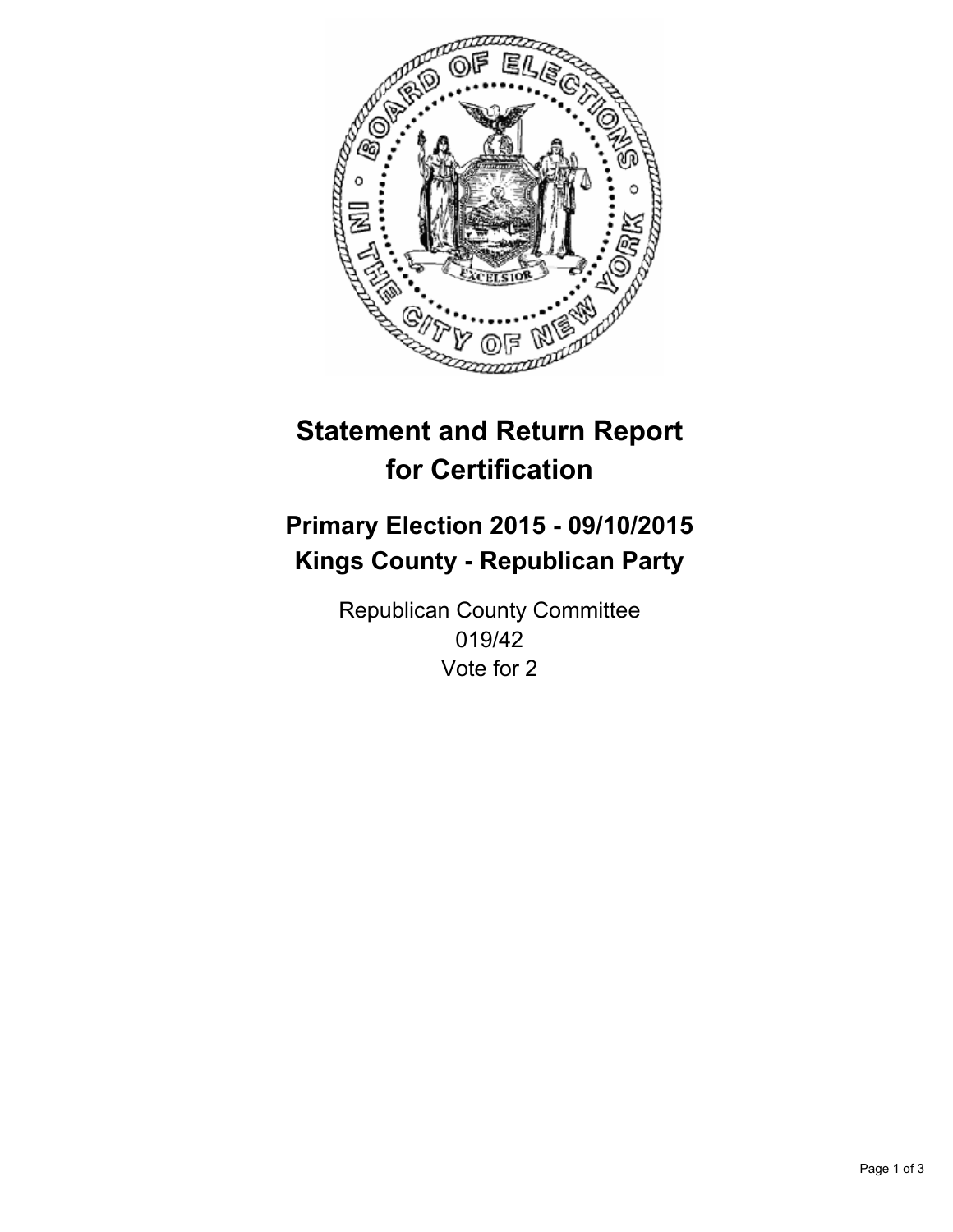

#### **Assembly District 42**

| <b>PUBLIC COUNTER</b>                                    | 2 |
|----------------------------------------------------------|---|
| ABSENTEE/MILITARY                                        | 0 |
| <b>AFFIDAVIT</b>                                         | 0 |
| <b>Total Ballots</b>                                     | 2 |
| Less - Inapplicable Federal/Special Presidential Ballots | 0 |
| <b>Total Applicable Ballots</b>                          | 2 |
| <b>LORBON DUCLAIR</b>                                    |   |
| <b>JACQUES THERMIDOR</b>                                 |   |
| <b>LOGAN BALESTRINO</b>                                  | 0 |
| <b>Total Votes</b>                                       | 2 |
| Unrecorded                                               | 2 |